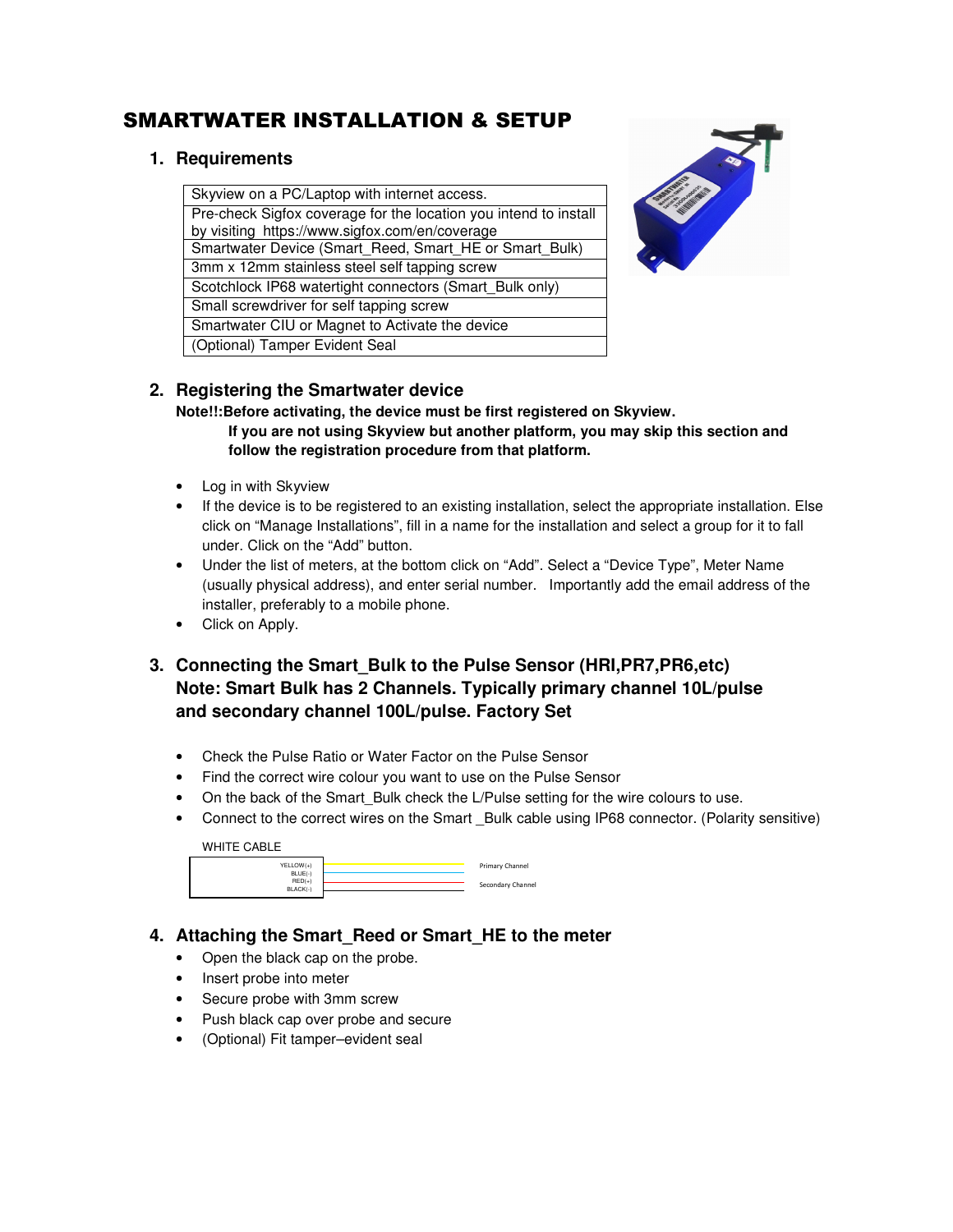#### **5. Activating the Device on Network**

# **Note: If you do not have the Smartwater CIU available, the Device will automatically activate after about 100L that passed through the meter.**

- Connect the Smartwater CIU Infra red port to the device
- Hold the device to its intended location. Press "20#" to send an activation Packet. This takes about 8 seconds.
- If the Activation packet was received on Skyview, you should receive an email on your phone. Open the mail, locate the RSSI number and compare to the table below. If you are not using Skyview you will not receive any notification, and need to access your own backend.

| <b>RSSI</b>                    | Signal Strength Indicator |
|--------------------------------|---------------------------|
| $-122$ dBm $<$ RSSI            | Good                      |
| $-135$ dBm < RSSI < $-122$ dBM | Average                   |
| $RSSI < -135dBm$               | Poor                      |

• With no or poor reception try move the device to a different location eliminating big obstacles and retry. Failing that consult with Telbit stating the Device Id and location of the device.

# **6. Synchronize Totalizer on the Device (Optional) Note!!: If you are only concerned about consumption and not the meter totalizer for billing purposes, you may skip this section.**

- Read the device totalizer by pressing "2#"
- For smaller 15mm & 20mm domestic meters press "3#" and enter the water meter totalizer in "LITRES", without the decimal point. *Example: Water Meter 23.647m<sup>3</sup> . Enter 23647#*
- For bulk meters press 4# and enter the bulk meter totalizer in "CUBIC METERS  $(m^3)$ ". *Example: Bulk Meter 684.5m<sup>3</sup> . Enter 684#*

# **7. On the Smart\_Bulk, set the Nr. of m<sup>3</sup> Counters as per Bulk Meters Note!!: See Number of m<sup>3</sup> counters explanation two pages down.**

- Read the nr. Of counters by pressing "14#". The number indicates the number of counter. *Example: 6 = 999999m<sup>3</sup>.* This only includes cubic meters, and not any figures less than 1m<sup>3</sup>.
- To set the nr. of counters press "24#". Enter 4,5,6 or 7 followed by #.

## **8. Check and confirm the Water Factor (Litres per Pulse Ratio)**

- The Water Factor is printed on the back of the device.
- On Smart Reed the Secondary channel is factory set to 0.5L.
- For the Smart Bulk, there is a Primary and Secondary channel.
- Combination meters normally use a high flow and low flow meters, therefore You need to connect each meter to a input channel.
- If a single meter is used, choose the one you wish to use.
- If for example, the water factor is 10L/pulse, but your meter gives a pulse out every 20L, you need to adjust to 20L/pulse. To set the primary water factor press 25#. Then enter 20#. You get the "Stored" message if succesfull.